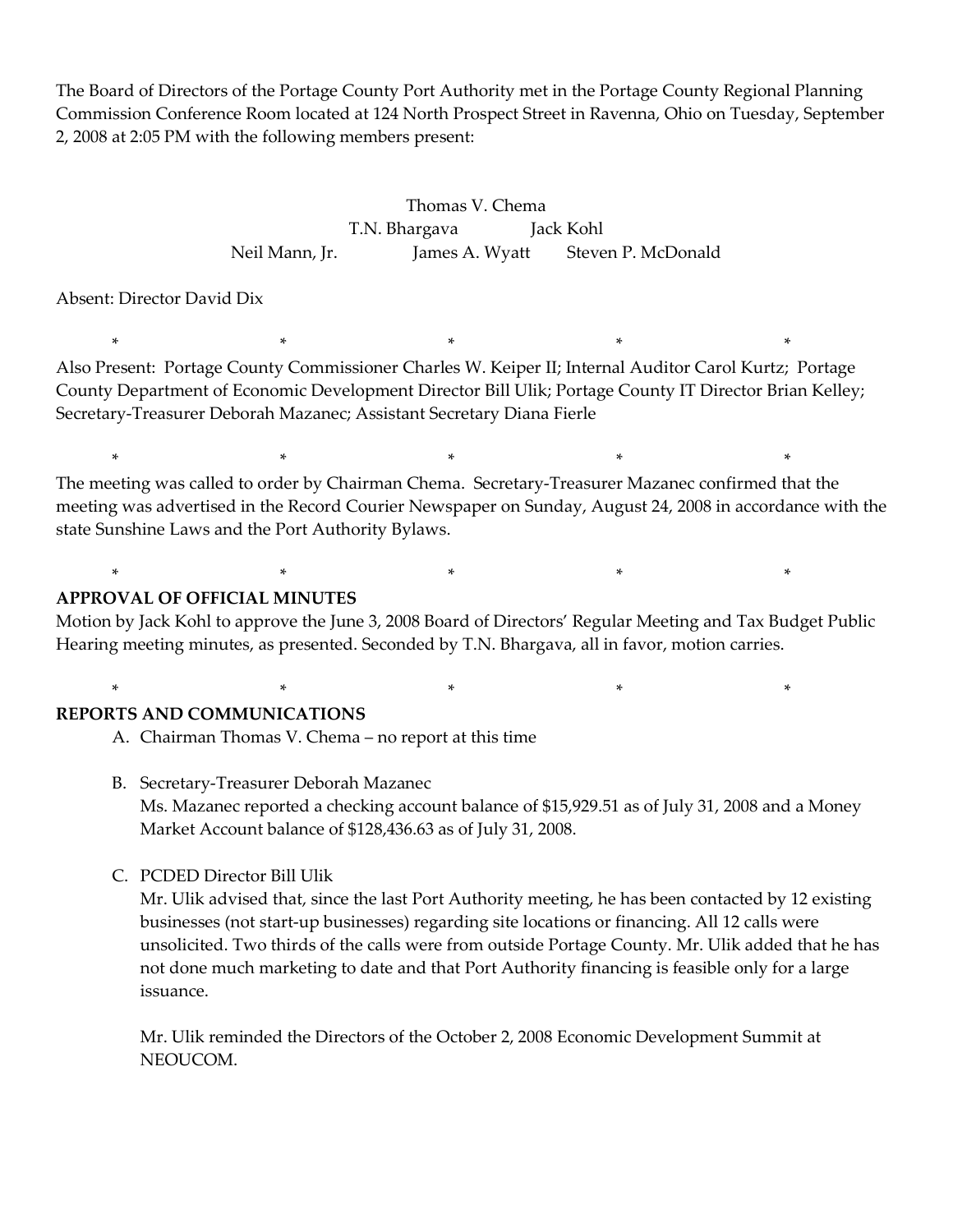T.N. Bhargava asked if Mr. Ulik has received any calls from the City of Kent regarding a redevelopment project. Mr. Ulik responded that he is serving on a steering committee to look at ideas created by a consultant hired by the City.

Chairman Chema noted that in the past the Board of Commissioners met with various constituent groups to get the word out about the Port Authority. Is there interest in redoing those meetings? The Board of Directors agreed that perhaps in March 2009, they may host a public information meeting to get the word out.

Commissioner Keiper told the group about the JRS application to be presented to the ODOD with CT Consultants for a project in Shalersville Township. This is a multi-hundred acre site and a \$5 million county application with a private owner. A possible JEDD and/or TIF agreements is being considered as well as a water/sewer distribution agreement.

Chairman Chema noted that Hiram College is applying to the Governor's 3rd Frontier Internship Program to provide internships and/or scholarships in the areas of advanced manufacturing, advanced materials, power and propulsion, instrument controls and electronics, bioscience and information technology. He suggested that Kent State and Hiram College could partner with the private sector for this grant to allow interns to serve at local companies for job training/job readiness. Bill Ulik agreed to help with the private sector piece.

- D. Legal Counsel Denise Smith not attending
- E. Internal Auditor Carol Kurtz Ms. Kurtz reported that she reconciled the Port Authority records with the bank statements and the Secretary-Treasurer's report is correct.
- F. Representative to the Ohio Port Authority Council Director Jack Kohl attended the last council meeting and enjoyed the presentation about a fuel cell startup company.

# **DISCUSSION**

The Board of Commissioners held the discussion regarding Section II (B) of the proposed Public Records Policy, which requires that a Retention Schedule/General Records Schedule for the maintenance and destruction of records also be provided, until Attorney Denise Smith attends (December meeting).

\* \* \* \* \*

\* \* \* \* \* Resolution 07-021 authorized an agreement with Sy Thompson to host and maintain a Portage County Port Authority website not associated with the County Website. With the passing of Mr. Thompson, how does the Board of Directors wish to proceed?

**Hosting and Maintenance of a Portage County Port Authority Website**

Portage County IT Director Brian Kelley attending today with a proposal from his department for the possible hosting and maintenance of the Portage County Port Authority website. Mr. Kelley noted that when Sy

\* \* \* \* \*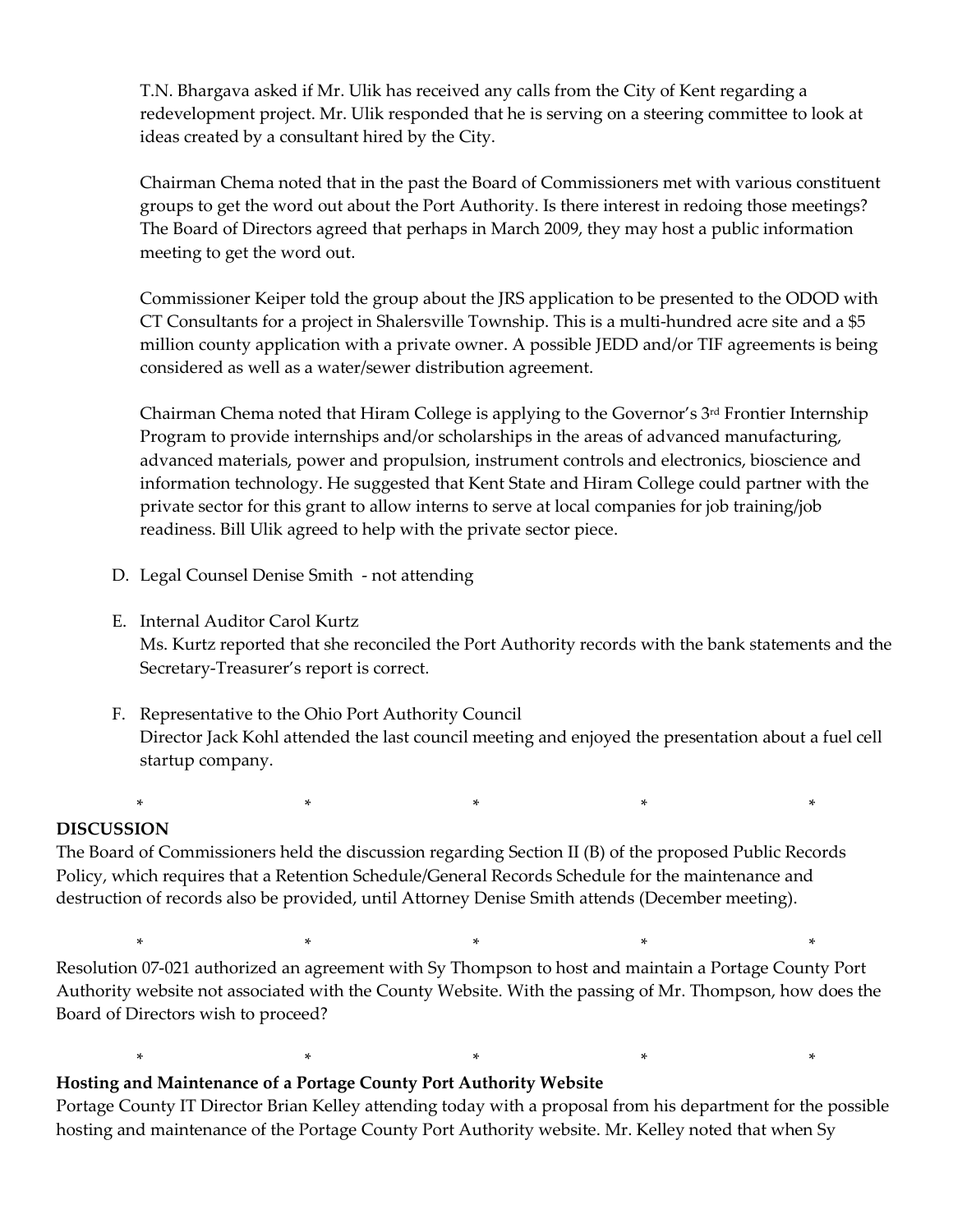Thompson passed away, he did not leave the necessary password to access the Port Authority website. At the Secretary-Treasurer's request, Mr. Kelley transferred the user name to Diana Fierle along with password and account information.

Mr. Kelley advised the Board of Directors that there are two options. The first option is that Diana Fierle will post updates; the second option is that the IT Department will assist Ms. Fierle at no charge. The Board of Directors agreed that Mr. Kelley should work with Attorney Denise Smith to draft an agreement for the hosting and maintenance of the Portage County Port Authority website for the December agenda, along with other recommendations.

Commissioner Keiper suggested that it may be a good time to look at the website to determine what the public is getting out of it.

Bill Ulik to work with Brian Kelley.

# **CORRESPONDENCE**

A. The Board of Directors received the Portage County Budget Commission Official Certificate of Estimated Resources for the year beginning January 1, 2009.

\* \* \* \* \*

B. The next Ohio Port Authority Council meeting is scheduled for November 20, 2008 – To be confirmed at a later date.

\* \* \* \* \*

The Chairman also advised the Board of Directors about a Hiram College Energy Project. He noted that Hiram Village and Hiram College were not involved in the 2003 blackout that affected a large part of the country. Hiram College will be a beta test site of an alternate use of electricity for a Macon, Missouri company "evoltanotor", which is perpetual motion machine used to generate electricity but "ramped up" to the commercial level. First Energy has approved the use of the Hiram College site. Chairman Chema noted the \$1.4 million cost of the test. The college is applying to foundations and the State of Ohio for one-half of the cost and the college is providing the other half. The payback for the college will be one year, if the test works. The Chairman noted that the Port Authority and the Portage County Department of Economic Development may want to look at this as an industry as distributed generation.

Director Kohl noted that he has worked with Bill Ulik in the PCDED and it is nice to have the position filled.

\* \* \* \* \*

\* \* \* \* \*

#### **SCHEDULED MEETING DATES**

The next regular meeting is scheduled for Tuesday, December 2, 2008 at 2:00 PM

We do hereby certify that the foregoing is a true and correct record of the Portage County Port Authority Board of Directors' meeting on **September 2, 2008**. There being no further business to come before the Board,

\* \* \* \* \*